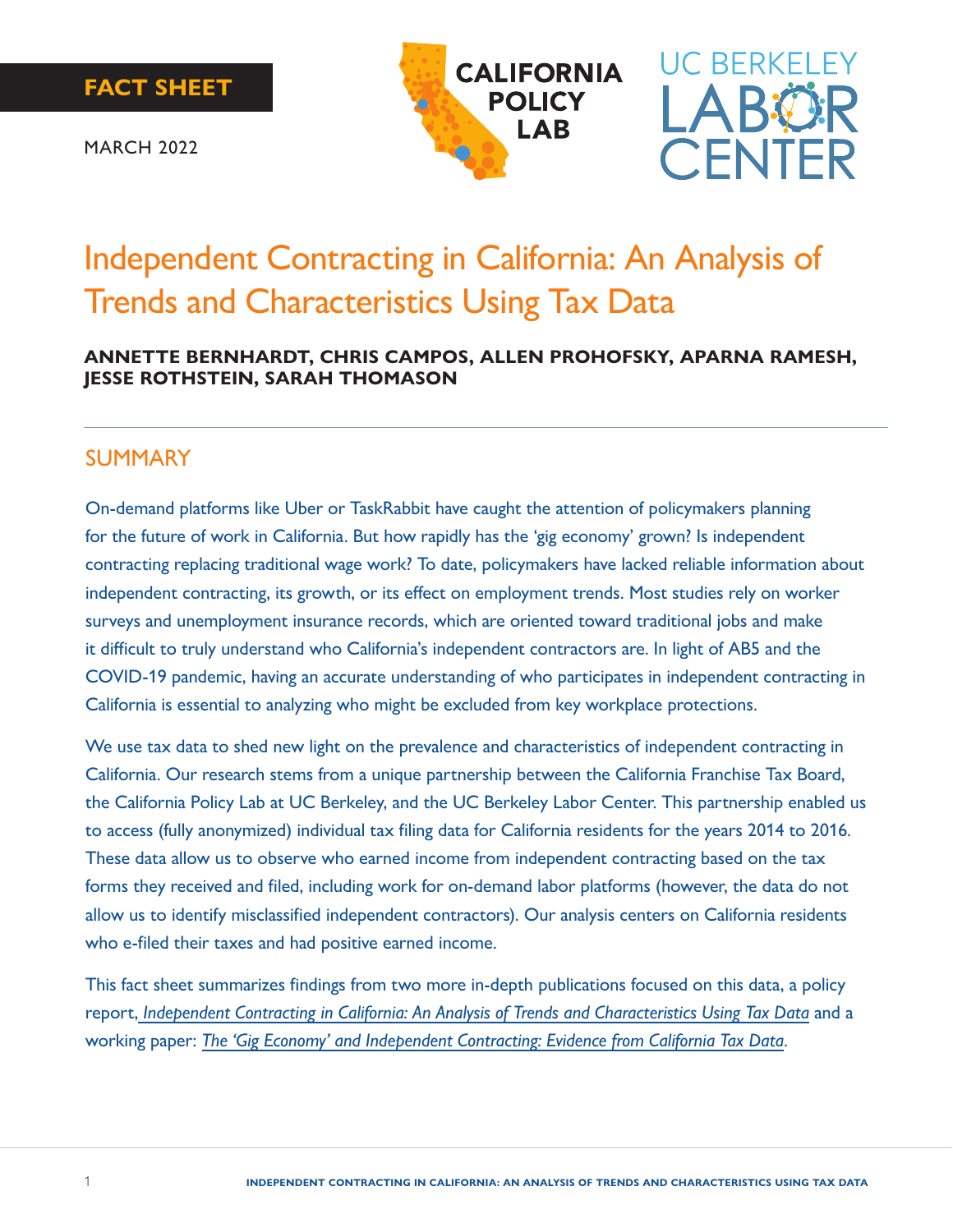# MAJOR TAKEAWAYS

Traditional wage (W2) work remained the most common way that workers earned a living in California. In 2016, around 82% of California workers held a traditional W2 job and did not participate in any independent contracting. Around 18% of California workers participated in some amount of independent contracting.

Of the 18% of Californians that participated in some form of independent contracting, around half used independent contracting to supplement their W2 earnings, often in small amounts relative to their W2 income. The other half (9% of California workers) worked only as independent contractors.

When workers used independent contracting to supplement their W2 earnings, it was often transitory. For example, over a third of individuals who combined W-2 and independent contracting earnings in 2015 transitioned to holding only a W2 job in 2016.

The percent of Californians who participated in independent contracting did not change dramatically over the period we studied. The total proportion of workers with independent contracting earnings increased only slightly, from 17.8 percent in 2014 to 18.3 percent in 2016. That growth was the result of a slight increase in the proportion of workers combining W2 and independent contracting work. In analysis over a longer period of 2013 to 2017, we also find little evidence of rapid growth in independent contracting, similar to other research in this area.

Work for on-demand labor platforms - often called 'gig' work – made up a small share of all independent contracting. In 2016, 1.4% of California workers reported earnings from an on-demand labor platform company, such as Uber, TaskRabbit, or Lyft. The majority of these workers got most of their earnings from W2 jobs, supplementing it with their platform earnings. The one in five platform workers that relied solely on platform work in 2016 accounted for just over half of all on-demand labor platform earnings

Two thirds of workers who reported some kind of independent contracting work did not receive a 1099 form (used by firms to denote the payment of non-employee compensation). These are workers who provided services directly to consumers rather than firms, or sold goods to business or consumers. These workers make up 12% of California workers. "Traditional" independent contractors who provided services to non-platform businesses and received a 1099 make up 5% of California workers.

Workers who relied exclusively on independent contracting for their income were likely to be older, married, and live in lower-income households, compared to other workers, and had low earnings on average. Around half lived in a household with an adjusted gross income in the lowest quartile -- double the rate of workers who only rely on traditional W2 work and workers who combine traditional W2 and independent contracting work. We estimate that roughly half of independent contracting-only workers earned less than \$13,000 in 2016; however, caution is warranted because our measures of independent contracting income are likely biased by some amount of overreporting of expenses and underreporting of independent contracting revenue in the tax data.

Independent contractors worked in a wide range of industries, spanning professional and technical jobs to front-line service jobs. Relative to W2 work, independent contracting was over-represented in construction; transportation and warehousing; real estate; professional services; arts, entertainment, and recreation; repair and maintenance personal services; child day care services; janitorial and landscaping services; and direct selling establishments in retail. While the industry distribution of independent contracting did not change significantly between 2014 and 2016, the share of independent contracting work in transportation nearly doubled during this time.

Tax data can and should continue to be used by the State of California to measure trends in independent contracting. Due to limitations in data availability, we were only able to analyze data through 2017. However, the world has changed since then – including the introduction of new laws and the COVID-19 pandemic. Further research using tax data can help shed light on how independent contracting, and work for on-demand platforms in particular, may have changed since 2017, especially during the course of the pandemic.

Note: Because these reports use slightly different population bases, prevalence estimates vary slightly across reports. However, overall findings and trends are consistent. The statistics here are drawn from our analysis of California workers aged 18-80 years old.